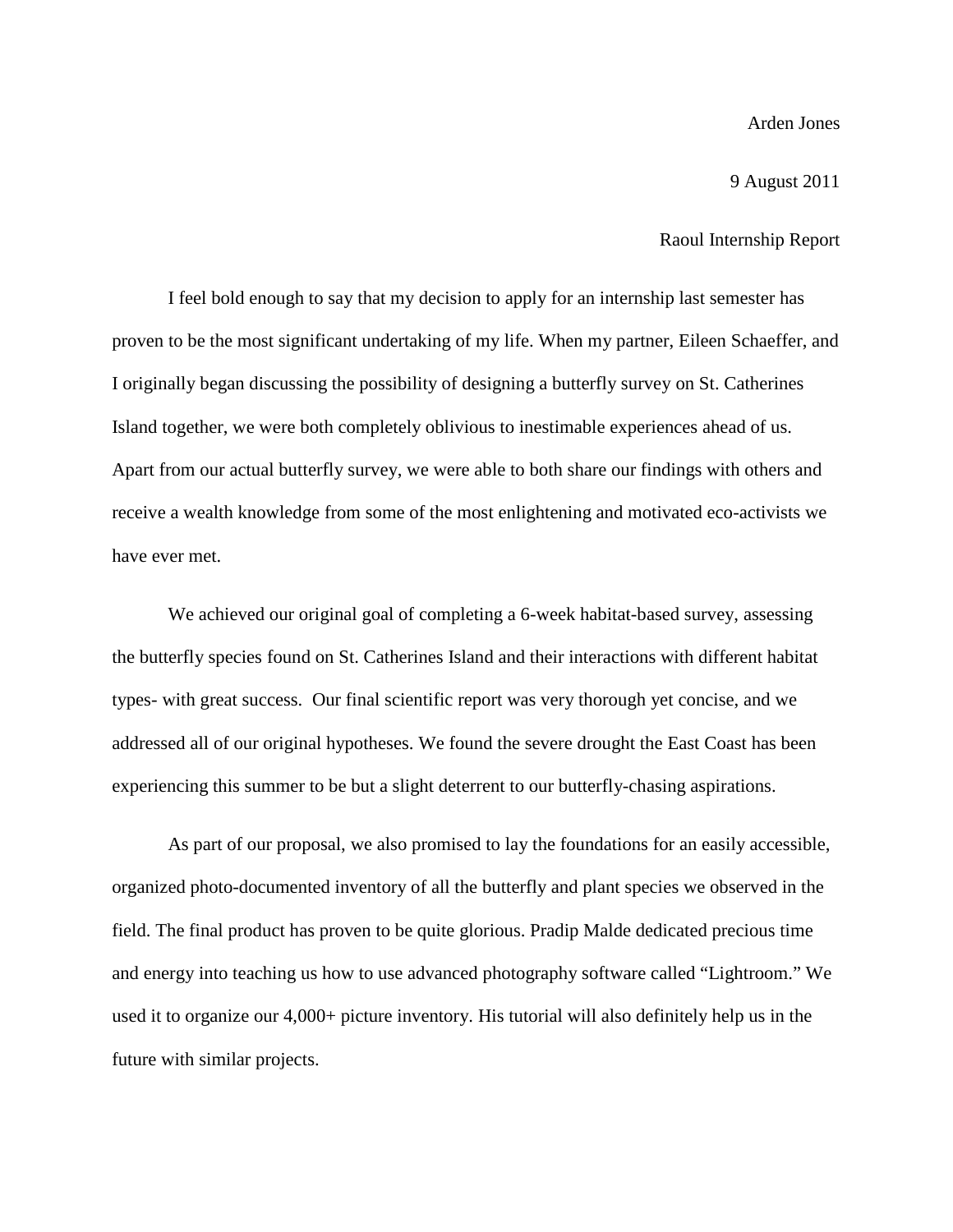Of course, the summer would not have been the same without the celestial presence of our mentor, Christa Hayes. Her expansive list of botanical and lepidopteran knowledge was a godsend to us as we began the creative process of forming our study once arriving on the island. Christa gave us the eyes we needed to see our subjects, the graceful butterflies and their humble host and nectar plants, in a whole new, magnificent light. Working under the guidance of such a fabulous and knowledgeable mentor as Christa Hayes was a dream come true.

This summer has developed into something more meaningful to us than words could ever begin to describe, and we are eternally grateful to everyone on St. Catherines and at Sewanee who made it all happen. Thank you!

Doing a butterfly survey was not our only accomplishment this summer. We were also involved in many side projects that followed the summer theme of coastal butterflies and plants. Below, we included some of these triumphs.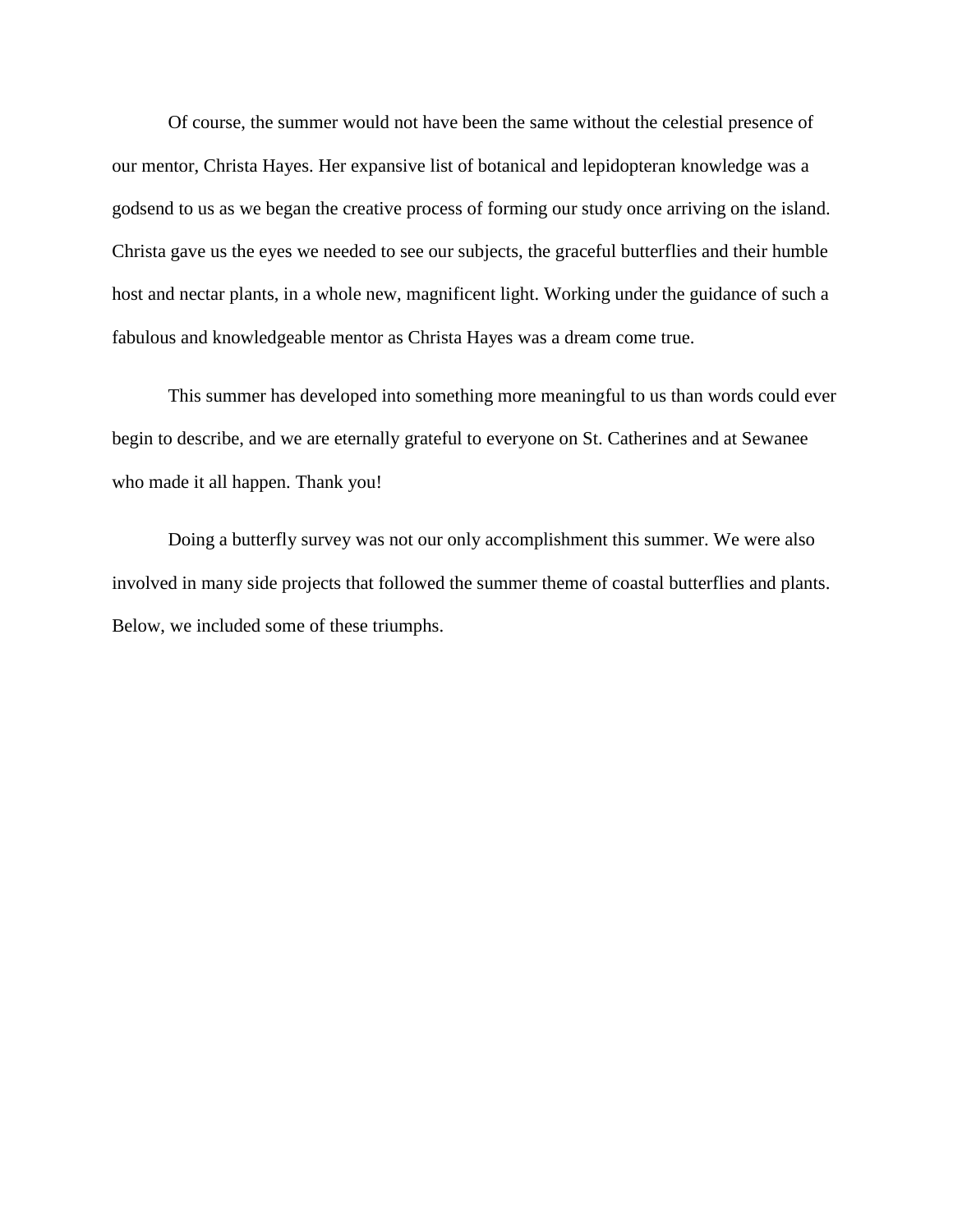(After a visit to Little St. Simon's where we led a butterfly survey and presented a slideshow for

the island's staff and guests)

**Butterfly Surveys/St. Catherines Island Interns**- Christa Hayes and her interns, Eileen and Arden visited from St. Catherines Island Tuesday to do a butterfly survey. We surveyed along Beach Road, at the Gazebo, along Marsh Road, East Myrtle Pond Road, and North End Road finding a total of 9 different species. We had two guests come along and we were lucky enough to see a Giant Swallowtail and a Queen ovipositing! In one location on Beach Road we were all able to see at a Giant Swallowtail (the largest butterfly in North American) and an Eastern Pygmy Blue (the smallest butterfly in North America) in the same field of view! After lunch, Eileen and Arden did a presentation in the barn for guests on the life cycle of the Giant Swallowtail then Christa followed up with pictures of everything that we had seen while monitoring on LSSI. Here is a link to an article on the Coastal Wildscapes website by Eileen and Arden about their work on St. Catherines: [http://www.coastalwildscapes.org/2011/thirsty](http://www.coastalwildscapes.org/2011/thirsty-butterflies-how-drought-has-affected-our-coastal-lepidopteran-populations/)[butterflies-how-drought-has-affected-our-coastal-lepidopteran-populations/](http://www.coastalwildscapes.org/2011/thirsty-butterflies-how-drought-has-affected-our-coastal-lepidopteran-populations/)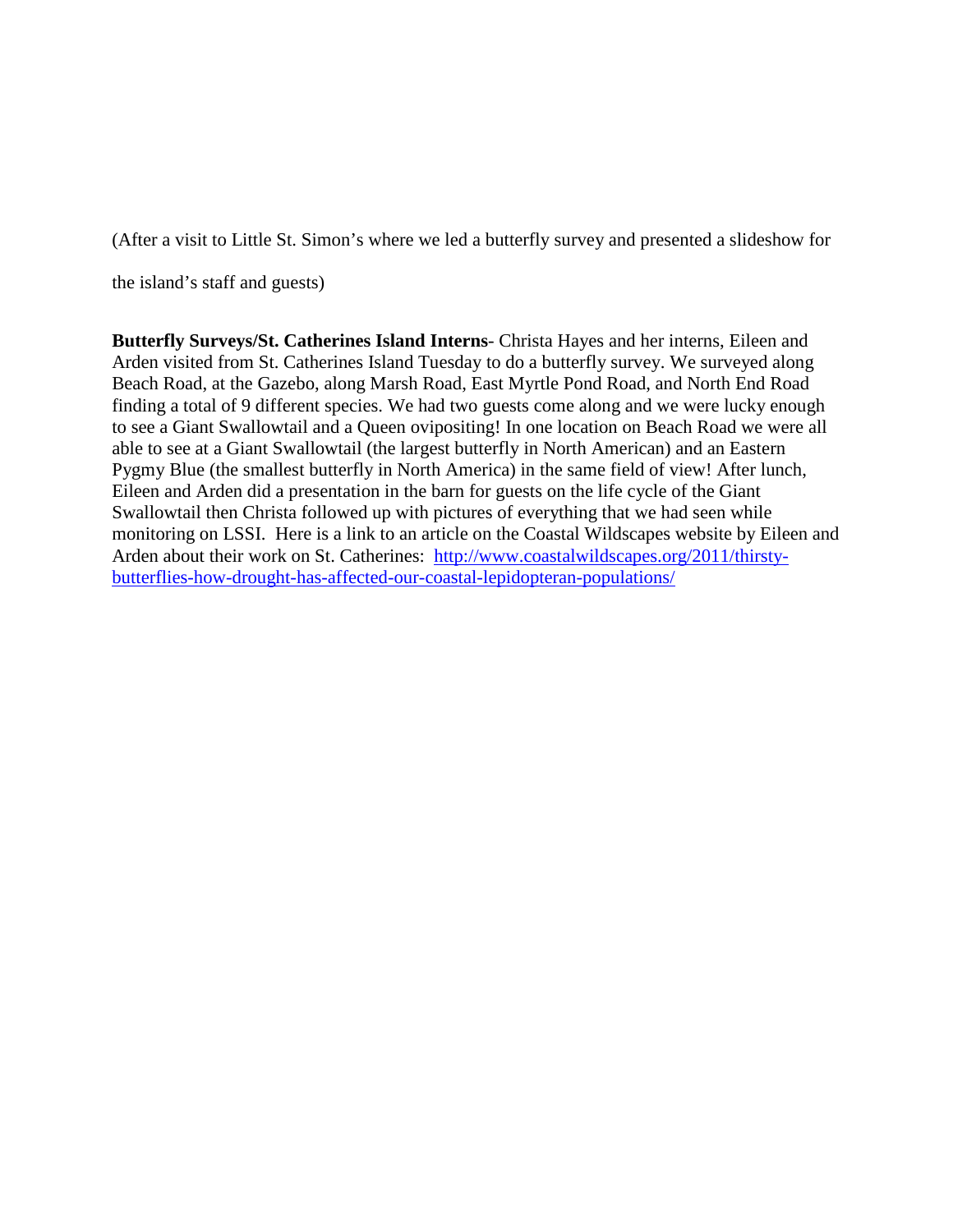We wrote an article for the Coastal WildScapes website. Christa Hayes is very involved in this conservationist community.

## Students publish study of island butterfly populations

27 July 11



Arden Jones and Eileen Schaeffer, both C'13, are graduates of the 2010 [Island](http://news.sewanee.edu/academics/2011/07/11/sewanee)  [Ecology Program.](http://news.sewanee.edu/academics/2011/07/11/sewanee) On St. Catherine's Island last summer they developed an interest in the island's butterfly populations, and returned this year to conduct a habitat-based survey of those populations. Their findings have been published online as [Thirsty Butterflies: How Drought Has Affected our Coastal](http://www.coastalwildscapes.org/2011/thirsty-butterflies-how-drought-has-affected-our-coastal-lepidopteran-populations/)  [Lepidopteran Populations.](http://www.coastalwildscapes.org/2011/thirsty-butterflies-how-drought-has-affected-our-coastal-lepidopteran-populations/)

Jones and Schaeffer worked this summer under the supervision of Christa Hayes, a former conservation manager for Jekyll Island, nature-based program developer, and founding member of Coastal WildScapes. Sewanee professors David Haskell, Pradip Malde, Ken Smith, and Kirk Zigler assisted on the project.

Coastal WildScapes works to actively preserve and restore the highly significant biodiversity of Southeastern coastal ecosystems.